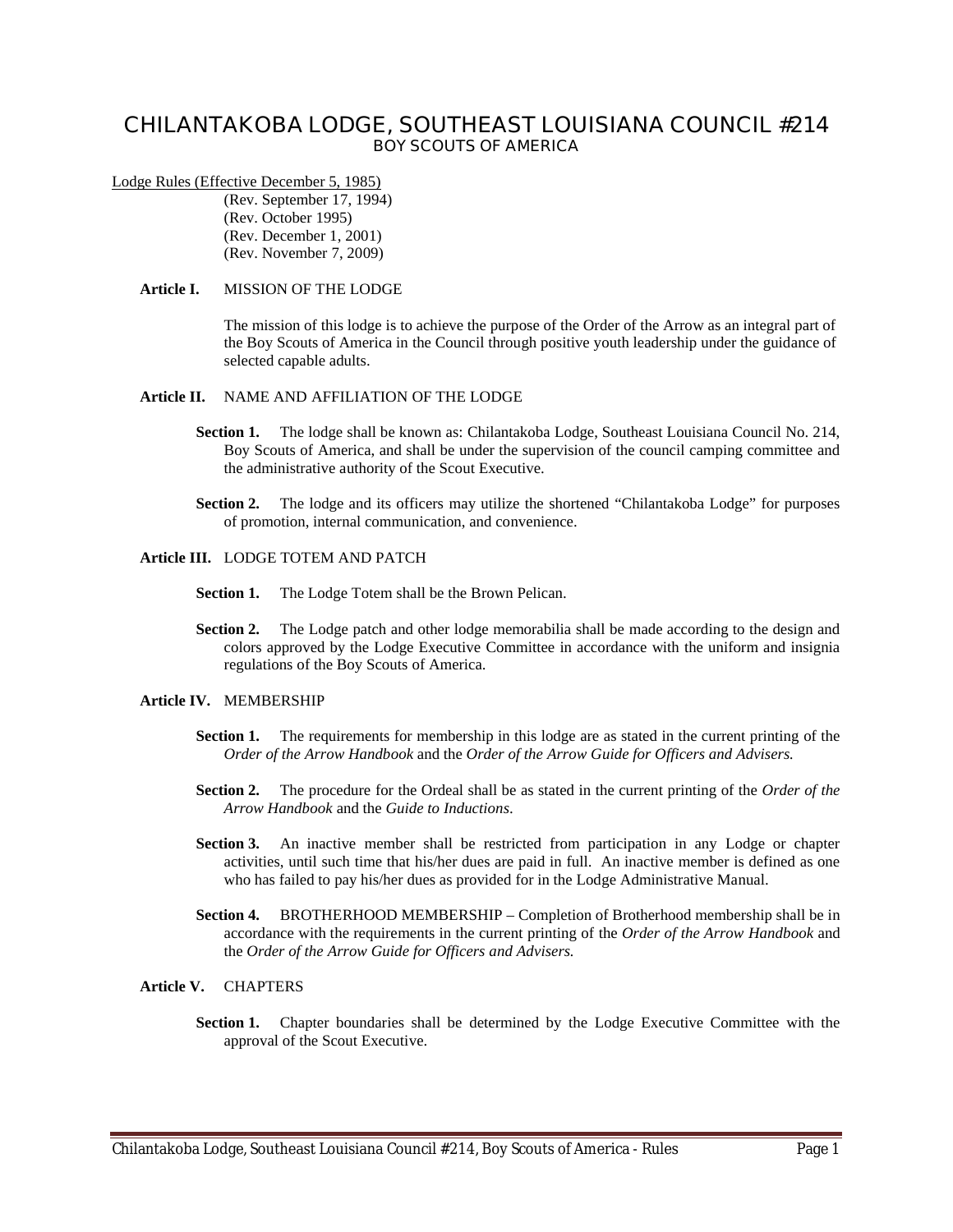- Section 2. The Chapter officers shall be the Chapter Chief, the Chapter Vice-Chief(s), and Chapter Secretary. Vice Chief(s) and Secretary shall be appointed by the Chapter Chief in order to complete tasks as assigned by the Chapter Chief.
- **Section 3.** Chapters shall conduct business in accordance with these lodge rules and the rules of the Order of the Arrow. Chapters are not authorized to adopt rules to classify or clarify these lodge rules.

# **Article VI.** LODGE OFFICERS

### **Section 1.** The officers of this lodge shall be:

- 1. Lodge Chief
- 2. Lodge Vice Chief of Administration
- 3. Lodge Vice Chief of Programs
- 4. Lodge Secretary
- 5. Lodge Treasurer
- **Section 2.** These officers must be younger than 21 during their entire term of office.
- **Section 3.** The term of office for the positions cited in **Article VI, Section 1** shall run concurrent from January 1 through December 31.
- Section 4. Lodge Officers shall be selected, removed and have duties as directed in the Lodge Administrative Manual.

#### **Article VII.** THE LODGE EXECUTIVE COMMITTEE

- **Section 1.** The Lodge Executive Committee shall serve as the governing body of the lodge.
- **Section 2.** MEMBERSHIP
	- **Clause A.** The Lodge Executive Committee shall be composed of the elected Lodge Officers, immediate past Lodge Chief, standing and operating committee chairmen, Lodge Adviser, another member of the Council Camping Committee, Chapter Chiefs, Chapter Advisers, Scout Executive, Lodge Staff Adviser, and other advisers as appointed by the Lodge Adviser.
	- **Clause B.** Voting Members of the body shall be all those members listed in **Clause A** of this section who meet the voting requirements as dictated in Article XI of these Rules.

#### **Section 3.** MEETINGS

- **Clause A.** Meetings of the Executive Committee may be called by the Lodge Chief, Lodge Adviser, or Staff Adviser. The Secretary shall notify each member of the Executive Committee at least ten (10) days in advance of the date unless otherwise directed by the Executive Committee.
- **Clause B.** A quorum of the Executive Committee shall be fifty (50%) percent of the voting members of the committee, however a quorum shall not be required if the provisions of **Clause A** of this section have been met.
- **Clause C.** If any voting Lodge Executive Committee member cannot attend a meeting of the Executive Committee, he shall appoint a voting proxy. The youth member must notify the Lodge Secretary of his pending absence and of the name of his chosen proxy, if he has chosen to appoint one. If such advance notification is not given there will be no voting proxy.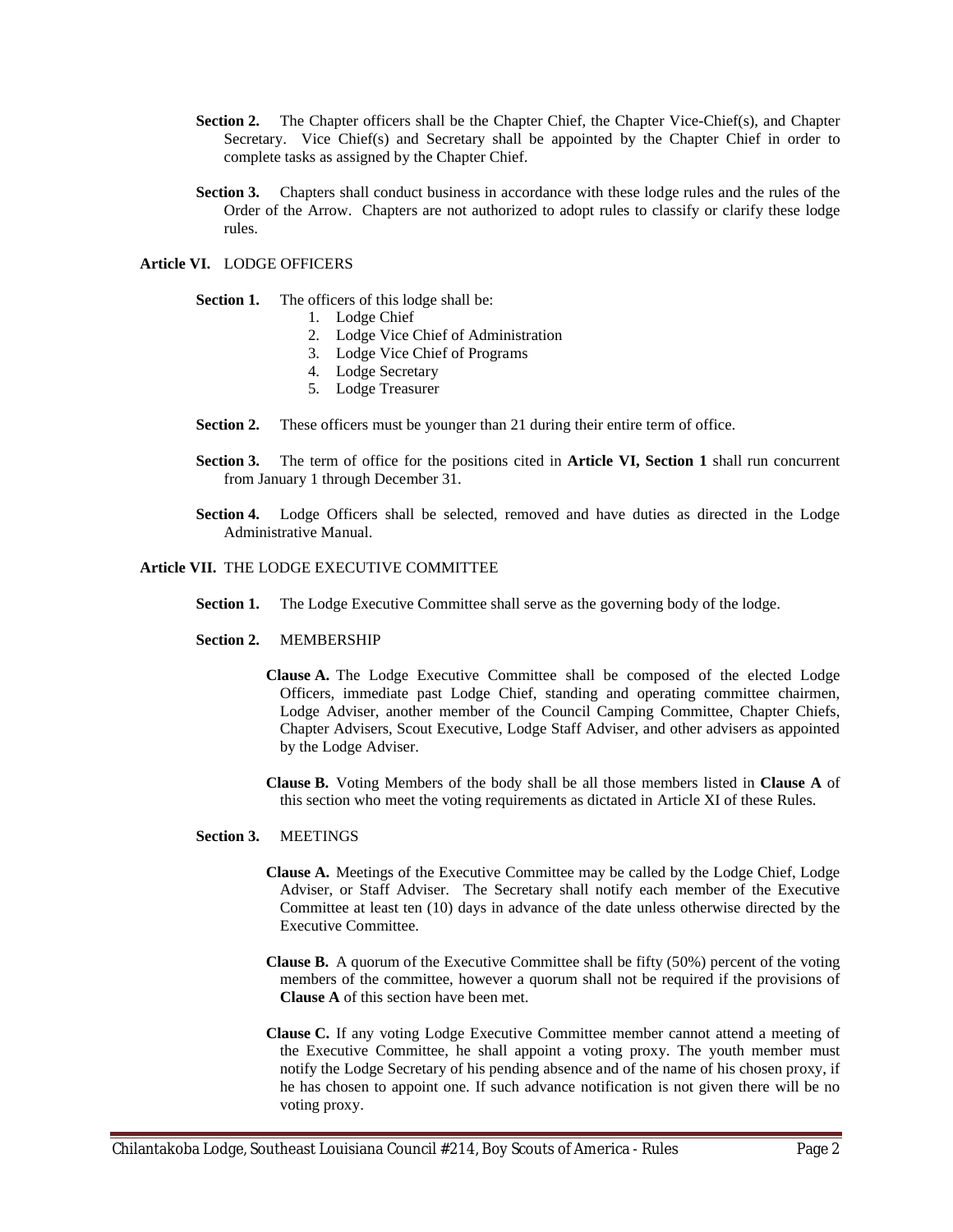**Clause D.** The Executive Committee may approve any request or proposal properly presented to it by an affirmative vote of fifty percent (50%) plus one (simple majority) of the voting membership of the committee that are present at the meeting, unless procedure stated in these Rules or the Lodge Administrative Manual dictate otherwise.

#### **Article VIII.**LODGE AND CHAPTER ADVISERS

- **Section 1.** Advisers to the Lodge Officers, Committee Chairmen, and Chapter Chiefs are appointed by the Lodge Adviser with the approval of the Scout Executive to serve as advisers to their respective officers during the Lodge year. If, at any time, these advisers do not perform their duties in a manner in keeping with the principles of the Boy Scouts of America and the Order of the Arrow they will be replaced upon recommendation of the Lodge Adviser, or Staff Adviser, with the approval of the Scout Executive.
- **Section 2.** The role of the Adviser is to mentor and support the youth of the Lodge. The purview of each Adviser shall be determined by the Lodge Adviser, with the approval of the Scout Executive.

# **Article IX.** LODGE AWARDS

- **Section 1.** The Awards Chairman will appoint a selection committee for each of the following Lodge recognitions: the Honor Neckerchief, the Vigil Honor, and the Founder's Award. The selection committees shall be created in consultation with the Awards Adviser, the Lodge Chief and the Lodge Adviser and will abide by the selection rules as stated in the Lodge Administrative Manual.
- **Section 2.** The Honor Neckerchief
	- **Clause A.** The Lodge Honor Neckerchief may be bestowed upon no more than ten (10) worthy individuals a year.
	- **Clause B.** Only one Neckerchief, which may not be sold or traded, may be given to a selected individual. The sole exception to the single neckerchief limitation shall be only those cases where the neckerchief has become unserviceable. Replacement procedures in this case shall be as directed in the Lodge Administrative Manual.
- **Section 3.** The Vigil Honor
	- **Clause A.** Attainment of the Vigil Honor shall be in accordance with the requirements in the current printing of the *Order of the Arrow Handbook* and the *Order of the Arrow Guide for Officers and Advisers.*
	- **Clause B.** Procedures for selection of Vigil Honor nominees shall be as directed in the Lodge Administrative Manual.
- **Section 4.** The Founder's Award
	- **Clause A.** Attainment of the Founder's Award shall be in accordance with the requirements in the current printing of the *Order of the Arrow Handbook* and the *Order of the Arrow Guide for Officers and Advisers*.
	- **Clause B.** Procedures for selection of Founder's Award nominees shall be as directed in the Lodge Administrative Manual.

**Article X.** FINANCES.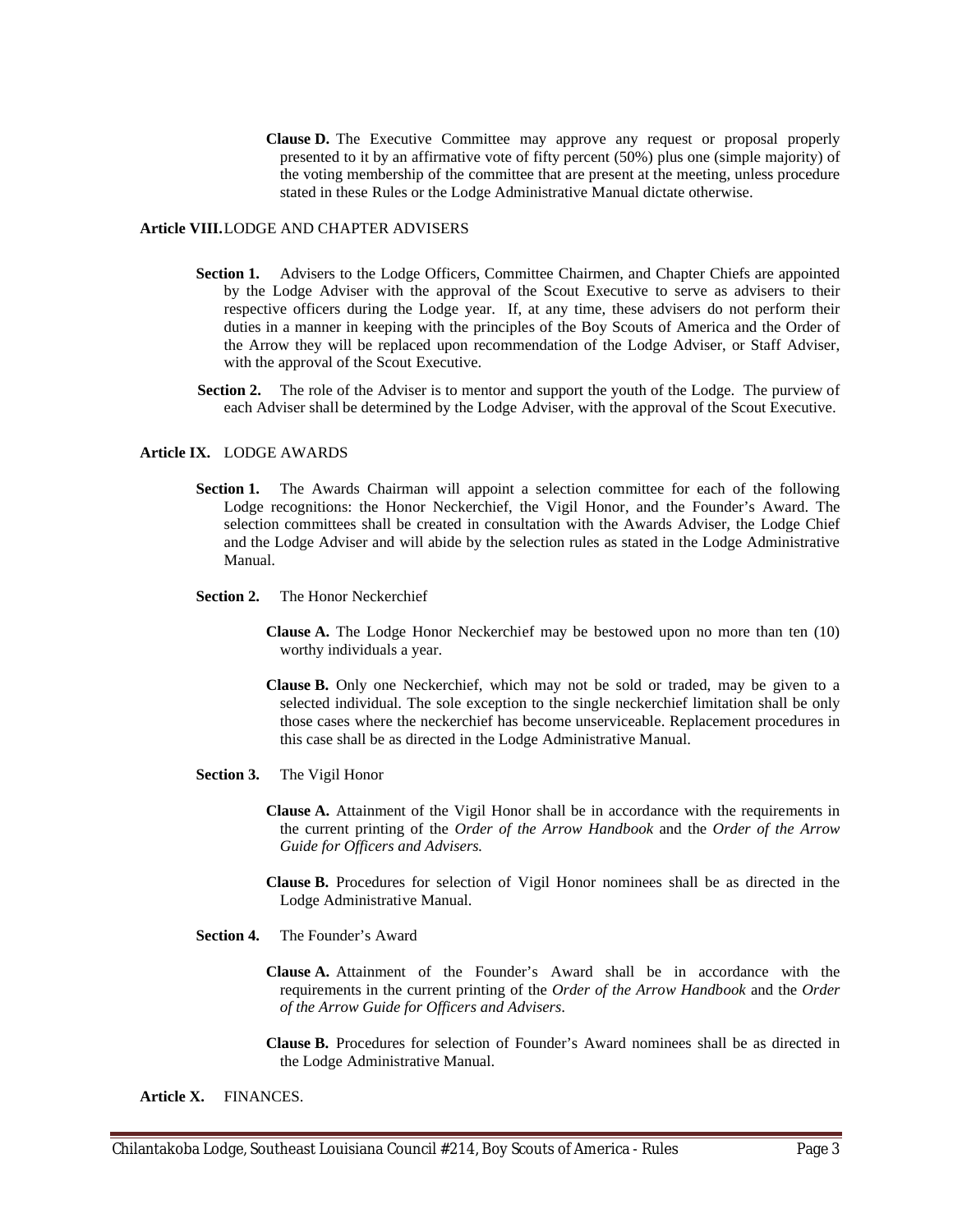- **Section 1.** All Order of the Arrow funds shall be handled through the council service center and go through all normal council accounting procedures.
- **Section 2.** No funds of this Lodge are to be spent without approval from the Lodge Executive Committee, except in special circumstances as directed in the Lodge Administrative Manual.
- **Section 3.** Procedures for "Check Requests" and "Reimbursements" from the lodge account shall be as directed in the Lodge Administrative Manual.
- **Section 4.** The Lodge Executive Committee shall have the authority to establish and make any changes to annual dues.

#### **Article XI.** VOTING

**Section 1.** Only active Lodge Members under the age of 21 may vote in matters of lodge business.

#### **Article XII.** LODGE ADMINISTRATIVE MANUAL

- Section 1. The Executive Committee of this Lodge is hereby authorized and directed to publish a Lodge Administrative Manual. The manual shall be implemented for the express purpose of clarification of these rules for all operations of this Lodge in order to achieve continuity of all offices and committees of this Lodge.
- **Section 2.** The Executive Committee may amend rules to the Lodge Administrative Manual by an affirmative vote of fifty (50%) percent plus one of the voting membership of the committee that are present at the meeting (a simple majority).
- **Section 3.** The text of the proposed amendment must be sent to each member of the Executive Committee at least ten (10) days prior to the meeting at which the amendment is to be voted upon.
- **Section 4.** An amendment shall not be considered if proper notice is not given as provided for above.
- **Section 5.** No amendment is authorized to the Lodge Administrative Manual that is in conflict with these rules or the policies or procedures of the Boy Scouts of America and Order of the Arrow.

# **Article XIII.** INTERPRETATION AND AMENDMENT

- **Section 1.** All prior by-laws and standing rules of this Lodge are hereby repealed.
- **Section 2.** These rules shall be interpreted in view of the policies for the Boy Scouts of America, the Southeast Louisiana Council, and the Order of the Arrow in such a way as to sustain their validity wherever possible. The Lodge Adviser may act as final authority in resolving disputes over interpretation of these rules, and, as a last resort, suspend any Article, in whole or part, whenever he, in consultation with the Scout Executive or his authorized representative, determines that implementation or continuance of the Article represents an immediate major threat to the integrity of this Lodge. In the event this is done the entire Lodge membership must be notified without delay and advised of this action and the reason for such action. A lodge meeting shall be called as soon as possible to amend or rescind the article or its parts if such action becomes necessary.
- **Section 3.** Any article, section or clause in these rules which is found to conflict with policies of the Boy Scouts of America or the Order of the Arrow shall be null and void: the remainder of these rules shall remain in full and effect.
- **Section 4.** Parliamentary procedures shall be that which indicates common sense and courtesy.